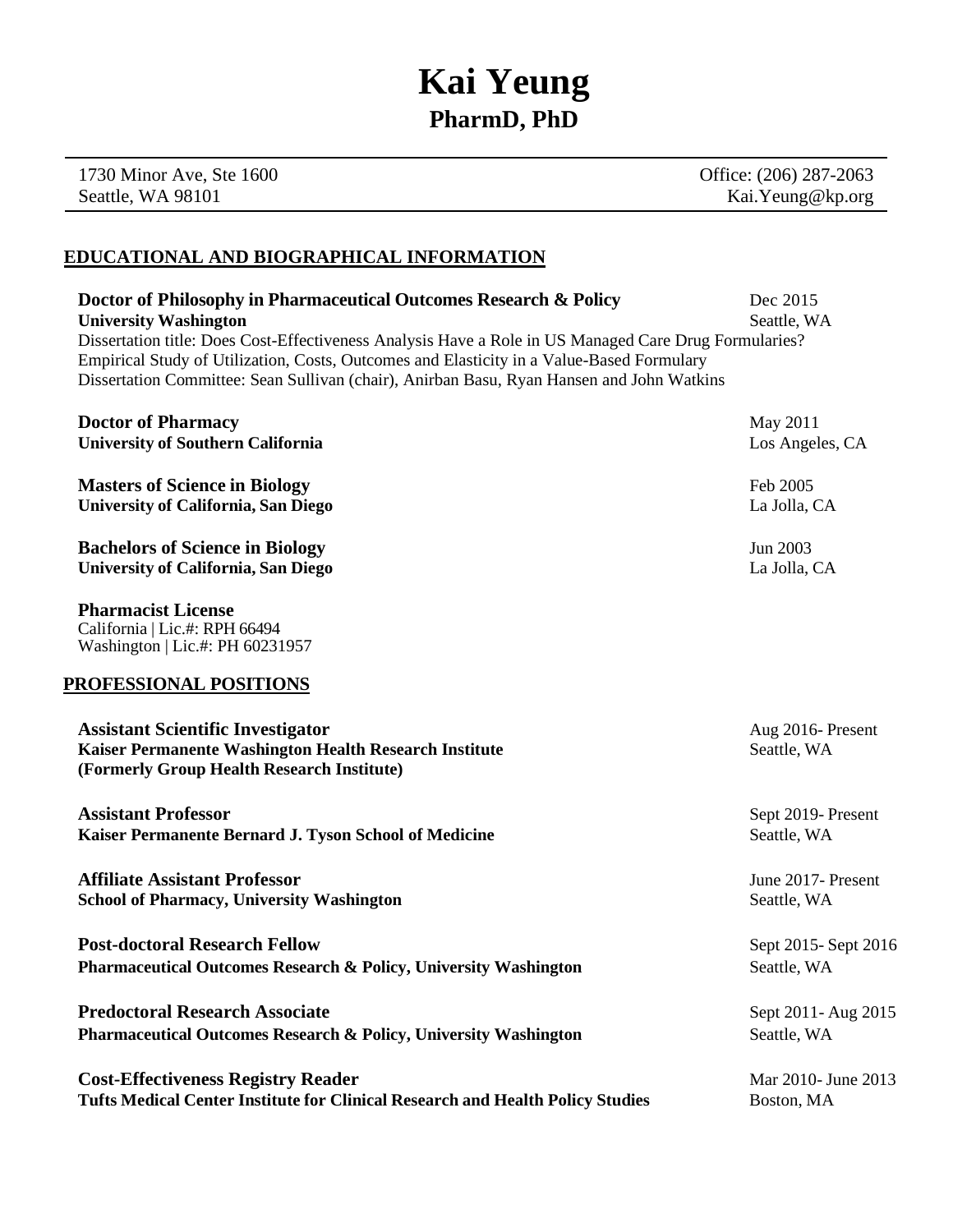| <b>Visiting Researcher</b><br><b>National Institute for Health and Clinical Excellence</b>                                                                                           | Yeung, K<br>May 2011- Aug 2011<br>London, UK        |  |  |
|--------------------------------------------------------------------------------------------------------------------------------------------------------------------------------------|-----------------------------------------------------|--|--|
| <b>Research Intern</b><br>The Food and Drug Administration                                                                                                                           | Mar 2011-May 2011<br>Silver Spring, MD              |  |  |
| <b>Program Analyst</b><br><b>Agency for Healthcare Research and Quality</b>                                                                                                          | June 2010- Aug 2010<br>Rockville, MD                |  |  |
| <b>AMCP/FMCP/Allergan Specialized Health Outcomes Summer Intern</b><br><b>Allergan Global Health Outcomes Strategy and Research</b><br><b>Wellpoint Clinical Analytic Strategies</b> | June 2009- Aug 2009<br>Irvine, CA<br>West Hills, CA |  |  |
| <b>Marketing Research Consultant</b><br>OrthoAlign Inc.                                                                                                                              | Oct 2009- July 2010<br>Aliso Viejo, CA              |  |  |
| <b>Drug Information/Pharmacy Outcomes Research Intern</b><br><b>Kaiser Permanente</b>                                                                                                | Jan 2008- July 2010<br>Downey, CA                   |  |  |
| <b>Volunteer Consultation Pharmacy Intern</b><br><b>Weingart Medical Clinic/ LA County Hospital Liver Clinic</b>                                                                     | Dec 2008- May 2008<br>Los Angeles, CA               |  |  |
| <b>Research Assistant</b><br><b>Broad Center for Regenerative Medicine</b>                                                                                                           | May 2008- Aug 2008<br>Los Angeles, CA               |  |  |
| <b>Research Associate</b><br><b>University of California San Diego</b>                                                                                                               | Jul 2003- Feb 2005<br>La Jolla, CA                  |  |  |
| PROFESSIONAL HONORS                                                                                                                                                                  |                                                     |  |  |
| <b>Multiple Chronic Conditions Scholar</b><br>HCSRN-OAIC AGING Initiative (supported by the National Institute on Aging)                                                             | Feb 2021                                            |  |  |
| <b>Butler-Williams Scholar in Aging Research</b><br>National Institute on Aging                                                                                                      | June 2020                                           |  |  |
| <b>Best Paper of the Year</b><br>Journal of Managed Care & Specialty Pharmacy                                                                                                        | April 2018                                          |  |  |
| <b>Best Paper Challenge Prize: First Place</b><br>American Journal of Managed Care and Patient Access Network Challenge                                                              | Jan 2017                                            |  |  |
| <b>Best Student Paper of the Year</b><br>Vancouver Health Economics Methodology (VanHEM) Annual Meeting                                                                              | June 2016                                           |  |  |
| <b>Honorable Mention Best Paper of the Year</b><br>Journal of Managed Care & Specialty Pharmacy                                                                                      | April 2016                                          |  |  |
| <b>Best Student Podium Presentation</b>                                                                                                                                              | May 2015                                            |  |  |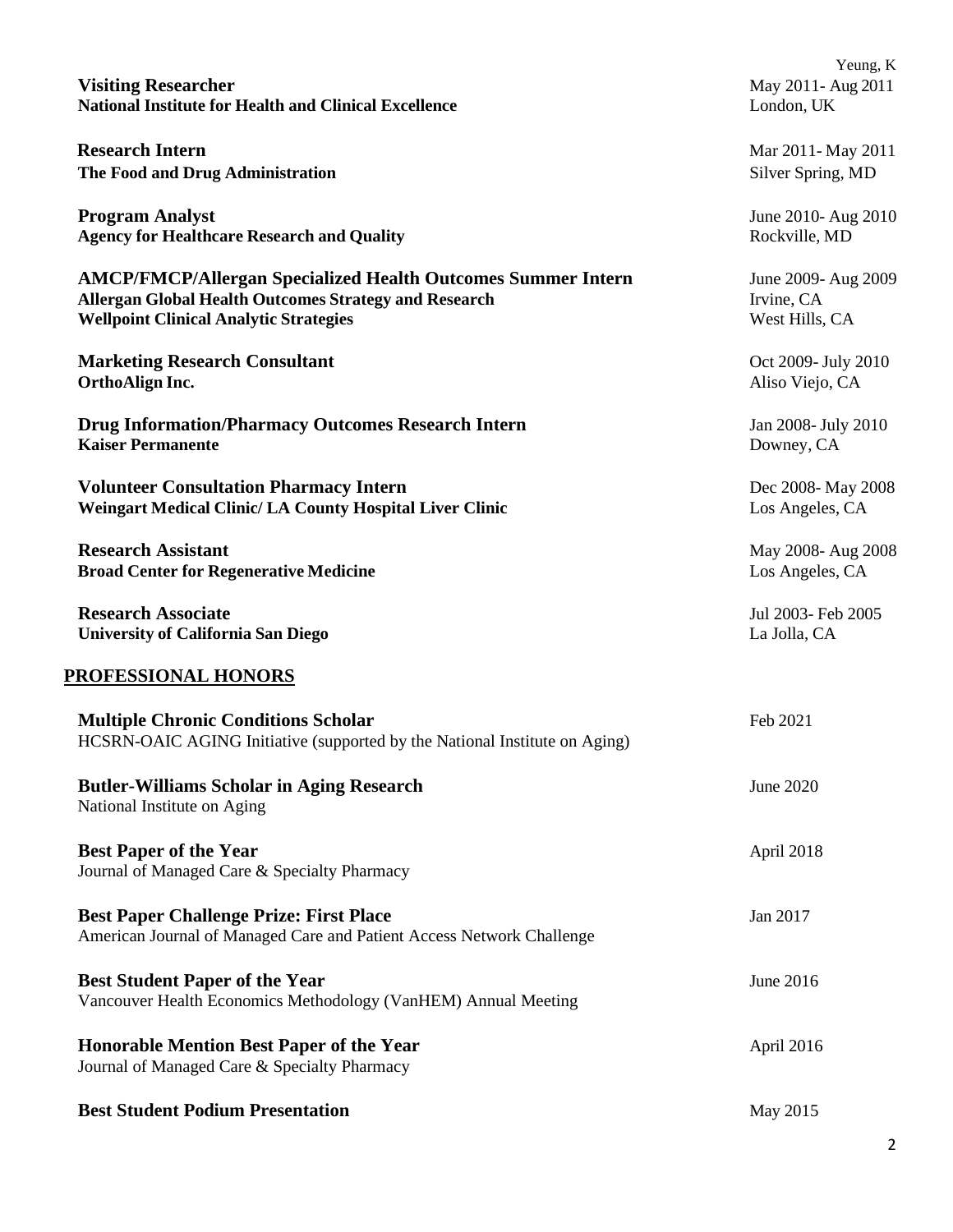| International Society for Pharmacoeconomics and Outcomes Research                                                                                            | Yeung, K            |
|--------------------------------------------------------------------------------------------------------------------------------------------------------------|---------------------|
| <b>Best Student Podium Presentation</b><br>International Society for Pharmacoeconomics and Outcomes Research                                                 | <b>June 2014</b>    |
| <b>Bayer Endowed Academic Scholarship</b><br>University of Washington                                                                                        | Sept 2011-June 2013 |
| <b>Best Student Poster Presentation</b><br>Academy of Managed Care Pharmacists National Conference                                                           | Apr 2011            |
| <b>Jack Logan Converse Pharmacy Scholarship</b><br>University of California School of Pharmacy                                                               | Oct 2010            |
| Best Pharmaceutical Industry Marketing & Development Plan<br>University of California School of Pharmacy                                                     | May 2010            |
| <b>University of Southern California Scholar</b><br>University of California School of Pharmacy                                                              | Sept 2008- May 2010 |
| <b>USA Funds Access to Education Scholarship</b><br>University of California School of Pharmacy                                                              | Sept 2007-May 2009  |
| <b>Rho Chi Academic Honor Society</b><br>University of California School of Pharmacy                                                                         | Mar 2009            |
| <b>Who's Who Among Young Professionals</b><br>Cambridge, UK                                                                                                  | <b>May 2008</b>     |
| <b>Phi Kappa Phi Honor Society</b><br>University of Southern California                                                                                      | <b>Jan 2008</b>     |
| <b>Charles W. Patrick Scholarship</b><br>San Diego City College<br>Awarded in recognition of service to the community                                        | May 2007            |
| <b>Richard and Eloise Johnston Health Services Scholarship</b><br>San Diego Mesa College<br>Awarded in recognition of interest and potential as a Pharmacist | May 2007            |
| <b>Provost's Honors</b><br>University of California, San Diego<br>Awarded in recognition for nine quarters of GPA of 3.5 or higher                           | Jan 2000- June 2003 |
| <u>MEMBERSHIPS</u>                                                                                                                                           |                     |
| AcademyHealth<br>Academy of Managed Care Pharmacy<br>American Society of Health Economists                                                                   |                     |

International Society for Pharmacoeconomics and Outcomes Research

Society for Medical Decision Making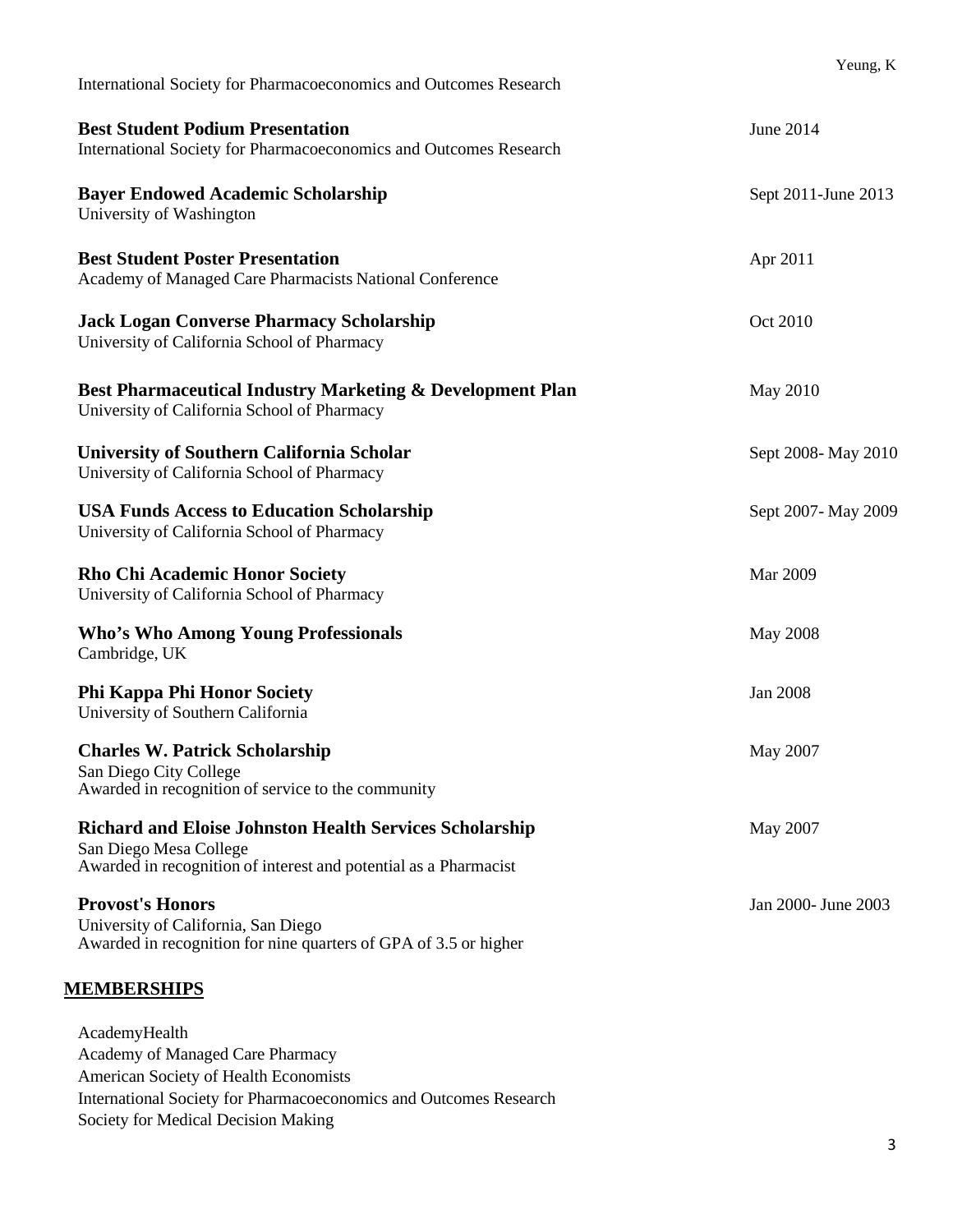## **ORGANIZATIONAL SERVICE**

| <b>Shark tank proposal review committee</b>                                                                                                                                                                                                     | 2019           |
|-------------------------------------------------------------------------------------------------------------------------------------------------------------------------------------------------------------------------------------------------|----------------|
| Kaiser Permanente Washington Health Research Institute                                                                                                                                                                                          |                |
| <b>Faculty search committee</b>                                                                                                                                                                                                                 | 2017-2018      |
| Kaiser Permanente Washington Health Research Institute                                                                                                                                                                                          |                |
| <b>OTHER PROFESSIONAL SERVICE</b>                                                                                                                                                                                                               |                |
| <b>Adhoc Member- FDA Drug Safety and Risk Management Advisory Committee</b><br>The Committee advises the Commissioner of Food and Drugs on risk management, risk communication, and<br>quantitative evaluation of spontaneous reports for drugs | 2021 - Present |
| <b>Member-ISPOR Health Technology Assessment Council</b><br>Examine challenges in the use of HTA in pluralistic healthcare systems                                                                                                              | 2020-Present   |
| Research Advisory Board member-Academy of Managed Care &<br><b>Specialty Pharmacy</b>                                                                                                                                                           | 2018-2020      |
| <b>President-ISPOR Student Chapter</b><br><b>University of Washington</b>                                                                                                                                                                       | 2014-2015      |
| <b>PhD Admissions committee- Pharmaceutical Outcomes Research &amp; Policy Program</b> 2012-2013                                                                                                                                                |                |

**University of Washington**

## **SPECIAL NATIONAL RESPONSIBILITIES**

Not applicable.

## **EDITORIAL RESPONSIBILITIES**

**Peer reviewer-** Annals of Internal Medicine, Health Affairs, the British Medical Journal, JAMA Internal Medicine JAMA Health Forum, Canadian Medical Association Journal, Value in Health, Implementation Science, Journal of Medical Economics, PLOS Medicine, Journal of Managed Care and Specialty Pharmacy (High quality peer-reviewer award 2015, 2016, 2018, 2019)

#### **Editorial Advisory Board Member- Journal of Managed Care & Specialty Pharmacy**2015- 2018

## **RESEARCH FUNDING**

| Funder: | U.S. Food and Drug Administration (Contract)                                                              |
|---------|-----------------------------------------------------------------------------------------------------------|
| PI:     | Bobbi Jo Yarborough, PsyD; Denise Boudreau, PhD                                                           |
| Role:   | Site Principal Investigator                                                                               |
| Dates:  | $06/7/21 - 6/30/23$                                                                                       |
| Title:  | Medication Use, Safety, and Evidence (MUSE) study                                                         |
| Goal:   | To estimate the prevalence and incidence of misuse, abuse, and addiction associated with long-term opioid |
|         | treatment.                                                                                                |
|         |                                                                                                           |

Funding: \$3 million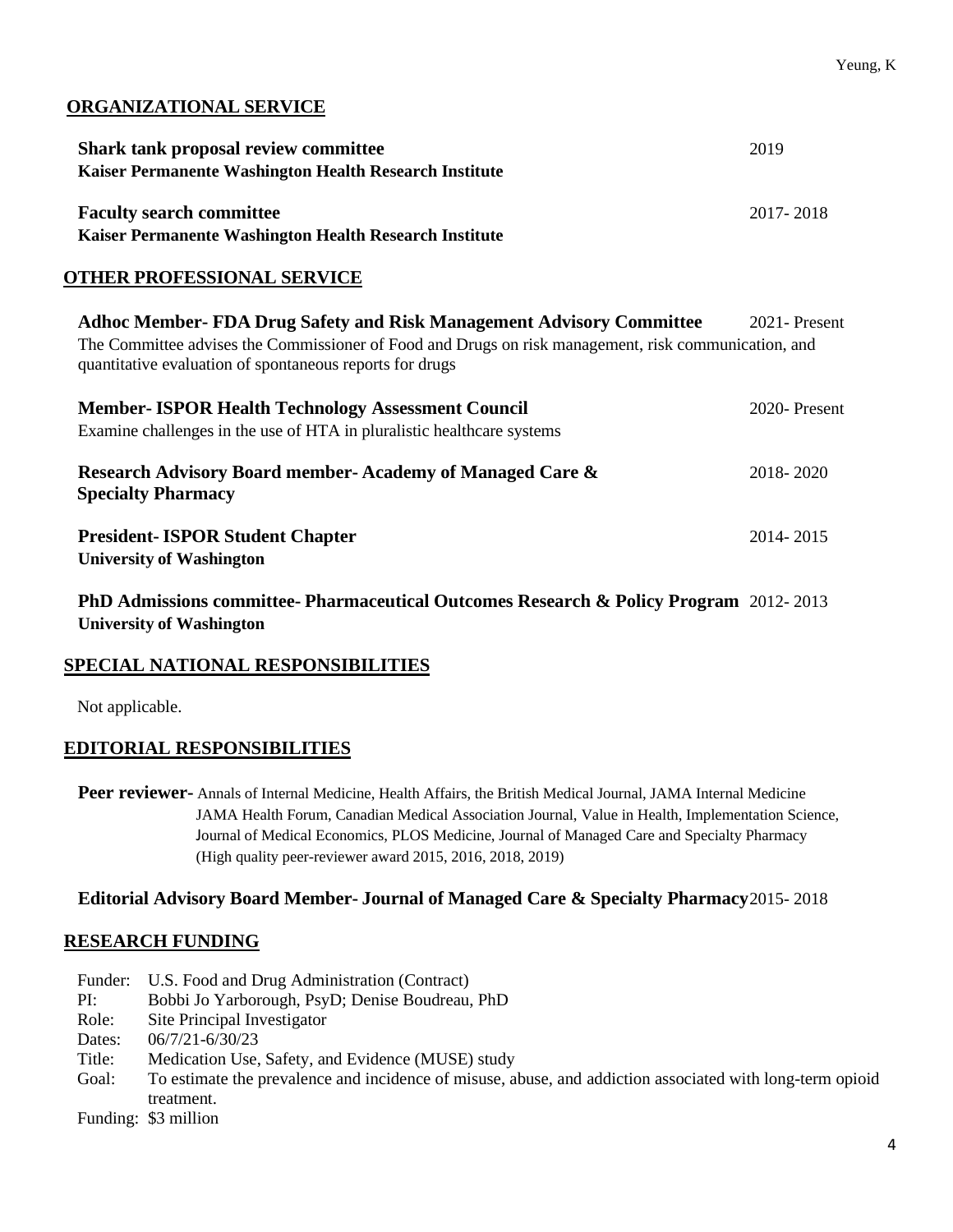| FTE:<br>Funder:<br>PI:<br>Role:<br>Dates:<br>Title:<br>Goal:<br>Funding: \$55,000<br>FTE: | 20%<br>Institute for Clinical and Economic Review (Contract)<br>Kai Yeung, PharmD, PhD<br>Principal Investigator<br>$07/1/21 - 6/30/22$<br>Evidence Author for Heath Technology Assessment Report<br>Lead development of the ICER heath technology assessment reports.<br>20%                                                                                                                                                                                                           |
|-------------------------------------------------------------------------------------------|-----------------------------------------------------------------------------------------------------------------------------------------------------------------------------------------------------------------------------------------------------------------------------------------------------------------------------------------------------------------------------------------------------------------------------------------------------------------------------------------|
| Funder:<br>PI:<br>Role:<br>Dates:<br>Title:<br>Goal:<br>Funding:<br>FTE:                  | NIH-National Institute of Diabetes and Digestive And Kidney Diseases (1R01DK125380-01)<br>David Arterburn, MD, MPH and Matthew Maciejewski PhD<br>Co-Investigator<br>07/17/20-3/31/24<br>Long-Term Costs and Return on Investment For Bariatric Surgery<br>To estimate the long-term economic costs of bariatric surgery.<br>\$853,402<br>Year 1:5%<br>Year 2-5: 10%                                                                                                                    |
| Funder:<br>PI:<br>Role:<br>Dates:<br>Title:<br>Goal:<br>FTE:                              | NIH-National Institute on Drug Abuse (CTN-0074-A-1)<br>Sean Murphy, PhD<br>Site Principal Investigator<br>04/1/19-3/31/21<br>Primary care Opioid Use Disorders Treatment Trial (PROUD) Economics Ancillary Study<br>To estimate the economic costs and benefits of primary care management of opioid use disorder in the<br>PROUD trial.<br>Funding: \$430,244<br>10%                                                                                                                   |
| Funder:<br>PI:<br>Role:<br>Dates:<br>Title:<br>Goal:<br>FTE:                              | NIH-National Institute on Aging (R01AG053221)<br>Michael Vitiello; Susan McCurry<br>Site Principal Investigator<br>09/1/16-04/30/21<br>Efficacy of scalable cognitive-behavioral therapy for insomnia in older adults with osteoarthritis pain<br>Largest randomized trial to test telephone cognitive-behavioral therapy for insomnia and the first to evaluate<br>its cost-effectiveness.<br>Funding: \$684,077<br>Year 4: 5%<br>Year 5: 20%                                          |
| Funder:<br>PI:<br>Role:<br>Dates:<br>Title:<br>Goal:<br>Funding:<br>FTE:                  | The Donaghue Medical Research Foundation<br>Kai Yeung, PharmD, PhD<br>Principal Investigator<br>07/1/19-6/30/21<br>Value-based Formulary-Essentials: Testing and Expanding on Value in Prescription Drug Benefit Design<br>To test a promising drug formulary that aligns patient out-of-pocket costs for drugs with the drugs' estimated<br>value. We aim to evaluate the impact of the formulary on medication use, spending and other healthcare<br>utilization.<br>\$366,739<br>40% |
| Funder:                                                                                   | Kaiser Permanente Washington Health Research Institute Development Fund                                                                                                                                                                                                                                                                                                                                                                                                                 |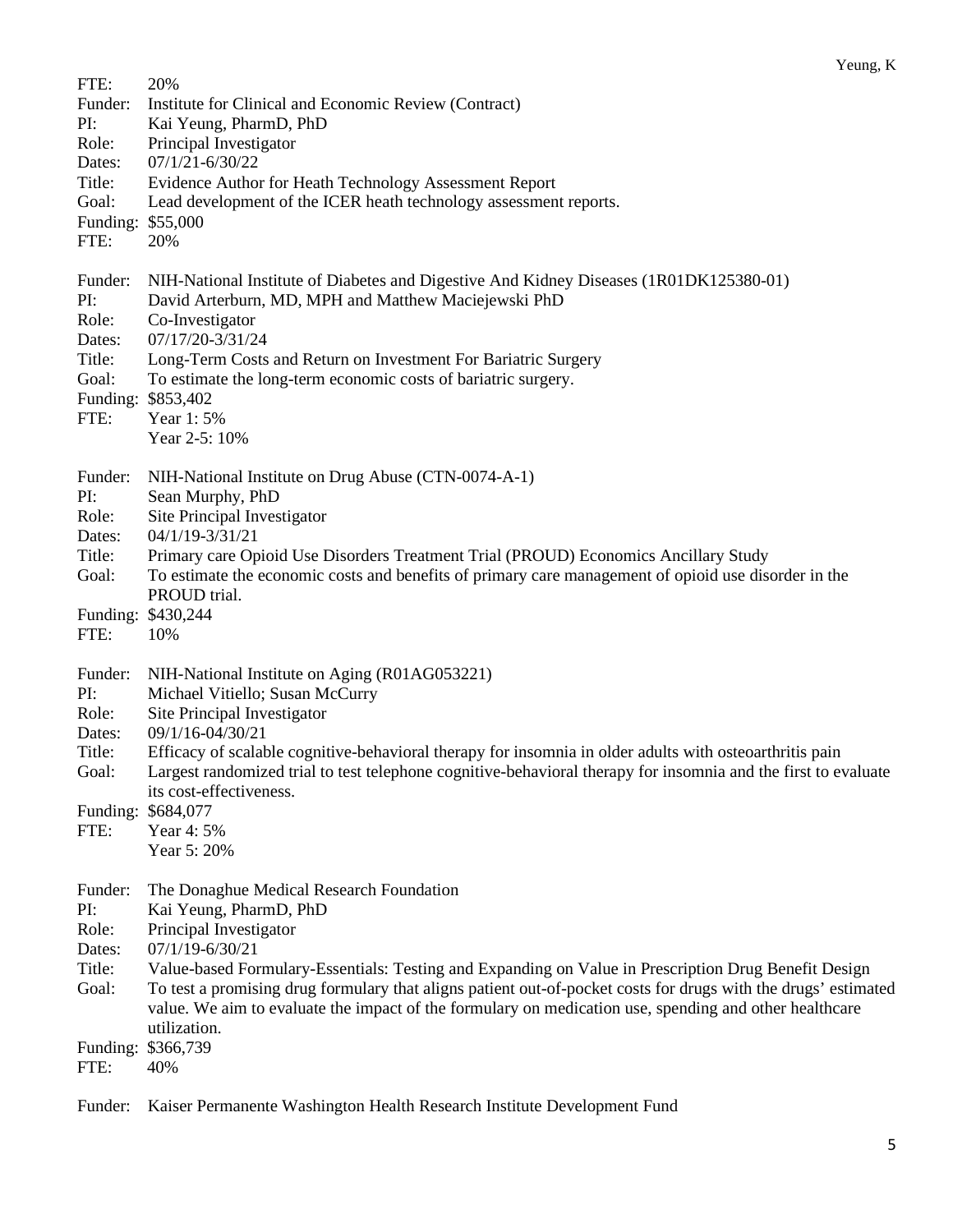| PI:              | Kai Yeung, PharmD, PhD                                                                                                              |
|------------------|-------------------------------------------------------------------------------------------------------------------------------------|
| Role:            | Principal Investigator<br>01/15/18-12/31/18                                                                                         |
| Dates:<br>Title: | Impact of Medicare Transitions in the WA-All Payer Claims Dataset                                                                   |
| Goal:            | To generate preliminary evidence that targets the gaps in our understanding about the benefits and harms of                         |
|                  | Medicare transitions by characterizing the direction and magnitude of changes in medical and pharmacy                               |
|                  | benefits and provider networks that occur as a result of Medicare eligibility                                                       |
| Funding:         | \$99,993                                                                                                                            |
| FTE:             | 20%                                                                                                                                 |
|                  |                                                                                                                                     |
| Funder:          | Laura and John Arnold Foundation                                                                                                    |
| PI:              | Kai Yeung, PharmD, PhD                                                                                                              |
| Role:            | Principal Investigator                                                                                                              |
| Dates:           | 07/1/18-07/31/20                                                                                                                    |
| Title:           | Aligning Patient and Health Plan Incentives to Improve Value in Pharmaceutical Care: a Patient Shared                               |
| Goal:            | <b>Savings Model</b><br>To evaluate the impact of the real-world implementation of a patient shared savings program and its ability |
|                  | to address the use of higher value medications                                                                                      |
|                  | Funding: \$130,303                                                                                                                  |
| FTE:             | 20%                                                                                                                                 |
|                  |                                                                                                                                     |
| Funder:          | Robert Wood Johnson Foundation                                                                                                      |
| PI:              | Kai Yeung, PharmD, PhD; Anirban Basu PhD                                                                                            |
| Role:            | Co-Principal Investigator                                                                                                           |
| Dates:           | $01/15/18 - 1/14/19$                                                                                                                |
| Title:           | Improving Access and Reducing Financial Burden for Patients on Specialty Drugs                                                      |
| Goal:            | To investigate the economic impact of state-mandated limits on out-of-pocket cost sharing for specialty                             |
|                  | drugs<br>Funding: \$139,582                                                                                                         |
| FTE:             | 26%                                                                                                                                 |
|                  |                                                                                                                                     |
| Funder:          | Biologics & Biosimilars Collective Intelligence Consortium                                                                          |
| PI:              | Jeffrey Brown, PhD                                                                                                                  |
| Role:            | Site Principal Investigator                                                                                                         |
| Dates:           | 09/1/17-08/1/19                                                                                                                     |
| Title:           | Biologics & Biosimilars Collective Intelligence Consortium Infrastructure and Task Orders                                           |
| Goal:            | To develop data infrastructure for comparative effectiveness and safety research on biologics and biosimilars                       |
| Funding:         | using a multi-center distributed data model<br>\$100,753                                                                            |
| FTE:             | 8%                                                                                                                                  |
|                  |                                                                                                                                     |
| Funder:          | Group Health Research Institute Development Fund                                                                                    |
| PI:              | Kai Yeung, PharmD, PhD                                                                                                              |
| Role:            | Principal Investigator                                                                                                              |
| Dates:           | $01/1/17 - 12/31/17$                                                                                                                |
| Title:           | Building a Cost Effectiveness Analysis and Modelling Resource for Group Health Research Institute                                   |
| Goal:            | Develop a Group Health biostatistician in cost-effectiveness and modelling methods to increase capacity for                         |
|                  | health economic research                                                                                                            |
| Funding:<br>FTE: | \$27,202<br>5%                                                                                                                      |
|                  |                                                                                                                                     |
| Funder:          | Group Health Research Institute Development Fund                                                                                    |
| PI:              | Beverly Green, MD, MPH                                                                                                              |

Yeung, K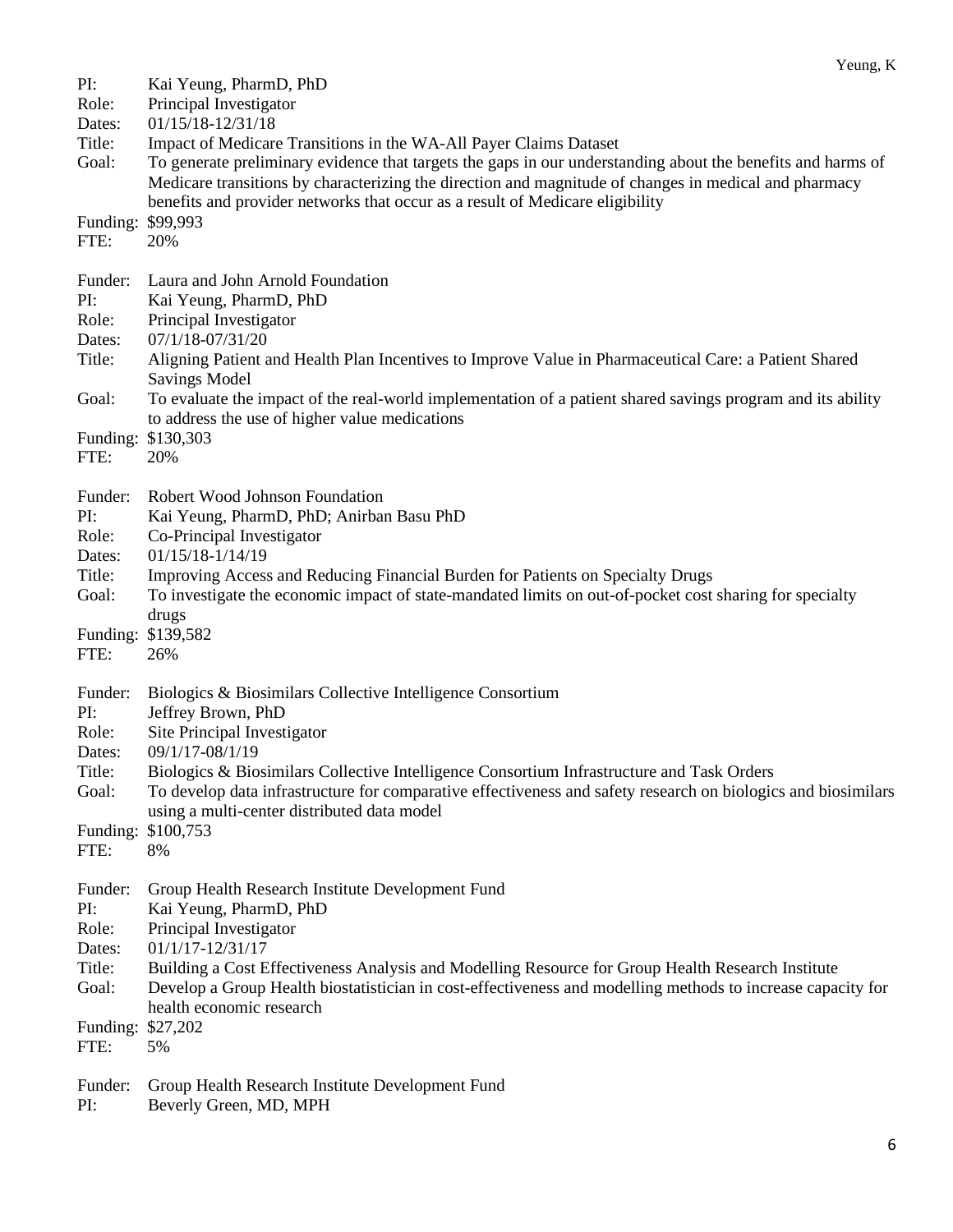| Role:                                                                    | Co-investigator                                                                                                                                                                                                                                                                                                                                                                                                                                                                                            |
|--------------------------------------------------------------------------|------------------------------------------------------------------------------------------------------------------------------------------------------------------------------------------------------------------------------------------------------------------------------------------------------------------------------------------------------------------------------------------------------------------------------------------------------------------------------------------------------------|
| Dates:                                                                   | 04/1/17-12/31/17                                                                                                                                                                                                                                                                                                                                                                                                                                                                                           |
| Title:<br>Goal:                                                          | BP-CHECK Automated Office BP Measurements 2017 Development Fund Proposal<br>To compare the cost- effectiveness of usual clinic BP, home BP, kiosk BP, automated office BPs, and 24<br>hour automated BP for diagnosis of hypertension                                                                                                                                                                                                                                                                      |
| Funding:                                                                 | \$30,235                                                                                                                                                                                                                                                                                                                                                                                                                                                                                                   |
| FTE:                                                                     | 5%                                                                                                                                                                                                                                                                                                                                                                                                                                                                                                         |
| Funder:<br>PI:<br>Role:<br>Dates:<br>Title:<br>Goal:<br>Funding:<br>FTE: | University of Washington, Program in Policy Research for Health Technologies<br>Louis Garrison, PhD<br>Post-doctoral Fellow<br>$07/1/15 - 8/30/16$<br>Paying for Cures and Other High-Cost, Breakthrough Treatments: Value, Affordability, Financing, and<br><b>Policy Challenges</b><br>To evaluate policy options to address the challenges of financing high cost, breakthrough interventions<br>within health systems oriented to paying for chronic and low-cost acute treatments<br>\$450,000<br>50% |
| Funder:<br>PI:<br>Role:<br>Dates:<br>Title:<br>Goal:<br>Funding:<br>FTE: | Agency for Healthcare Research and Quality<br>Kai Yeung, PharmD<br>Principal Investigator<br>$07/1/14 - 6/30/15$<br>R36 HS23346-01A1: Incentivizing Value in Managed Care Plans: Impact of a Value-Based Formulary<br>To evaluate the impact of a Value-Based Formulary on medication utilization, health services utilization, and<br>expenditures.<br>\$40,000<br>50%                                                                                                                                    |
| Funder:                                                                  | NIH, National Center for Advancing Translational Sciences                                                                                                                                                                                                                                                                                                                                                                                                                                                  |
| PI:                                                                      | Mary L. (Nora) Disis, MD                                                                                                                                                                                                                                                                                                                                                                                                                                                                                   |
| Role:                                                                    | Trainee                                                                                                                                                                                                                                                                                                                                                                                                                                                                                                    |
| Dates:                                                                   | $07/1/13 - 6/30/14$                                                                                                                                                                                                                                                                                                                                                                                                                                                                                        |
| Title:                                                                   | TL1TR000422: Institute of Translational Sciences Pre-doctoral Training Program                                                                                                                                                                                                                                                                                                                                                                                                                             |
| Goal:                                                                    | Intensive didactic coursework and mentored training in health economic methods.                                                                                                                                                                                                                                                                                                                                                                                                                            |
| Role:                                                                    | Trainee                                                                                                                                                                                                                                                                                                                                                                                                                                                                                                    |
| Funding:                                                                 | \$69,000                                                                                                                                                                                                                                                                                                                                                                                                                                                                                                   |
| FTE:                                                                     | 50%                                                                                                                                                                                                                                                                                                                                                                                                                                                                                                        |
| Funder:<br>PI:<br>Role:<br>Dates:<br>Title:<br>Goal:<br>Funding:         | The Merck Foundation<br>Sean Sullivan, PhD<br>Trainee<br>06/12/12-6/21/13<br>Association of asthma control, cost and race<br>To investigate whether partly and uncontrolled asthmas are associated with increased costs for asthma-<br>related healthcare utilization compared to well-controlled asthma and to determine whether these<br>associations differed across racial groups.<br>\$200,000                                                                                                        |
| FTE:                                                                     | 10%                                                                                                                                                                                                                                                                                                                                                                                                                                                                                                        |
| Funder:                                                                  | University of Washington                                                                                                                                                                                                                                                                                                                                                                                                                                                                                   |
| PI:                                                                      | Sean Sullivan, PhD                                                                                                                                                                                                                                                                                                                                                                                                                                                                                         |
| Role:                                                                    | Trainee                                                                                                                                                                                                                                                                                                                                                                                                                                                                                                    |
| Dates:                                                                   | 09/12/11-6/21/12                                                                                                                                                                                                                                                                                                                                                                                                                                                                                           |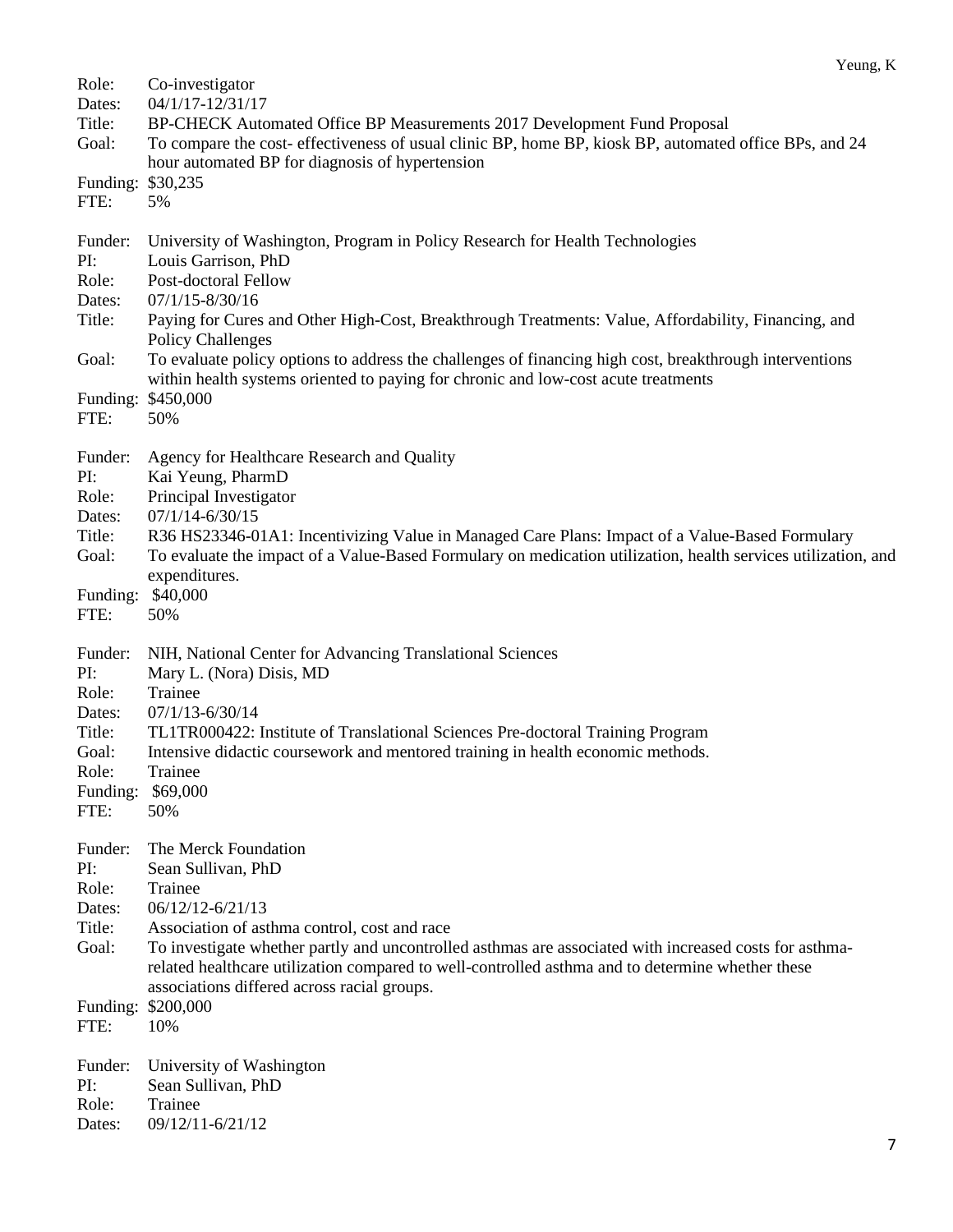|                  | Yeung, K                                                                                                      |
|------------------|---------------------------------------------------------------------------------------------------------------|
| Title:           | Performance-Based Risk-Sharing Arrangements between Healthcare Payers and Medical Product<br>Manufacturers    |
| Goal:            | To identify and characterize publicly available cases and related trends for performance-based arrangements.  |
| Funding:         | \$72,000                                                                                                      |
| FTE:             | 100%                                                                                                          |
|                  |                                                                                                               |
| Funder:          | University of California Graduate Student Research Grant                                                      |
| PI:              | Kai Yeung, BS                                                                                                 |
| Role:            | Principal Investigator                                                                                        |
| Dates:           | 01/01/2004-12/31/2004                                                                                         |
| Title:           | Gender and Ploidy in Lycium                                                                                   |
| Goal:            | To evaluate the association of chromosome number on self-incompatibility mechanisms in Lycium<br>californicum |
| Funding: \$1,500 |                                                                                                               |
| FTE:             | $0\%$                                                                                                         |
| Funder:          | National Science Foundation Undergraduate Research Grant                                                      |
| PI:              | Joshua Kohn, PhD                                                                                              |
| Role:            | Trainee                                                                                                       |
| Dates:           | 05/15/2002-9/15/2002                                                                                          |
| Title:           | Evolution of self-incompatibility in Solanaceae                                                               |
|                  |                                                                                                               |
| Goal:            | To assess the evolutionary diversity of the self-incompatibility gene in the Solanaceae family                |
| Funding:         | \$6,500                                                                                                       |
| FTE:             | 100%                                                                                                          |

## **TEACHING AND MENTORING RESPONSIBILITIES**

| <b>Guest Lecturer for Cost-Effectiveness Analysis</b><br>(30 students; 1.5 hr lecture)<br><b>Drexel University, Philadelphia</b>                   | May 2021            |
|----------------------------------------------------------------------------------------------------------------------------------------------------|---------------------|
| <b>Guest Lecturer for Methods in Pharmaceutical Policy Analysis</b><br>$(25$ students; 1.5 hr lecture)<br><b>University of Washington, Seattle</b> | May 2021            |
| <b>Guest Lecturer for Pharmacoepidemiology</b><br>(30 students; 1 hr lecture)<br><b>University of Washington, Seattle</b>                          | <b>May 2020</b>     |
| <b>Guest Lecturer for Special Studies in Managed Care Pharmacy</b><br>(25 students; 1 hr lecture)<br><b>University of Washington, Seattle</b>      | Nov 2019            |
| <b>Course Instructor for PhD Independent Study (Elizabeth Brouwer)</b><br><b>University of Washington, Seattle</b>                                 | June 2018- Dec 2018 |
| <b>Guest Lecturer for Special Studies in Managed Care Pharmacy</b><br>(25 students; 1 hr lecture)<br><b>University of Washington, Seattle</b>      | Oct 2018            |
| <b>Guest Lecturer for Special Studies in Managed Care Pharmacy</b>                                                                                 | Oct 2017            |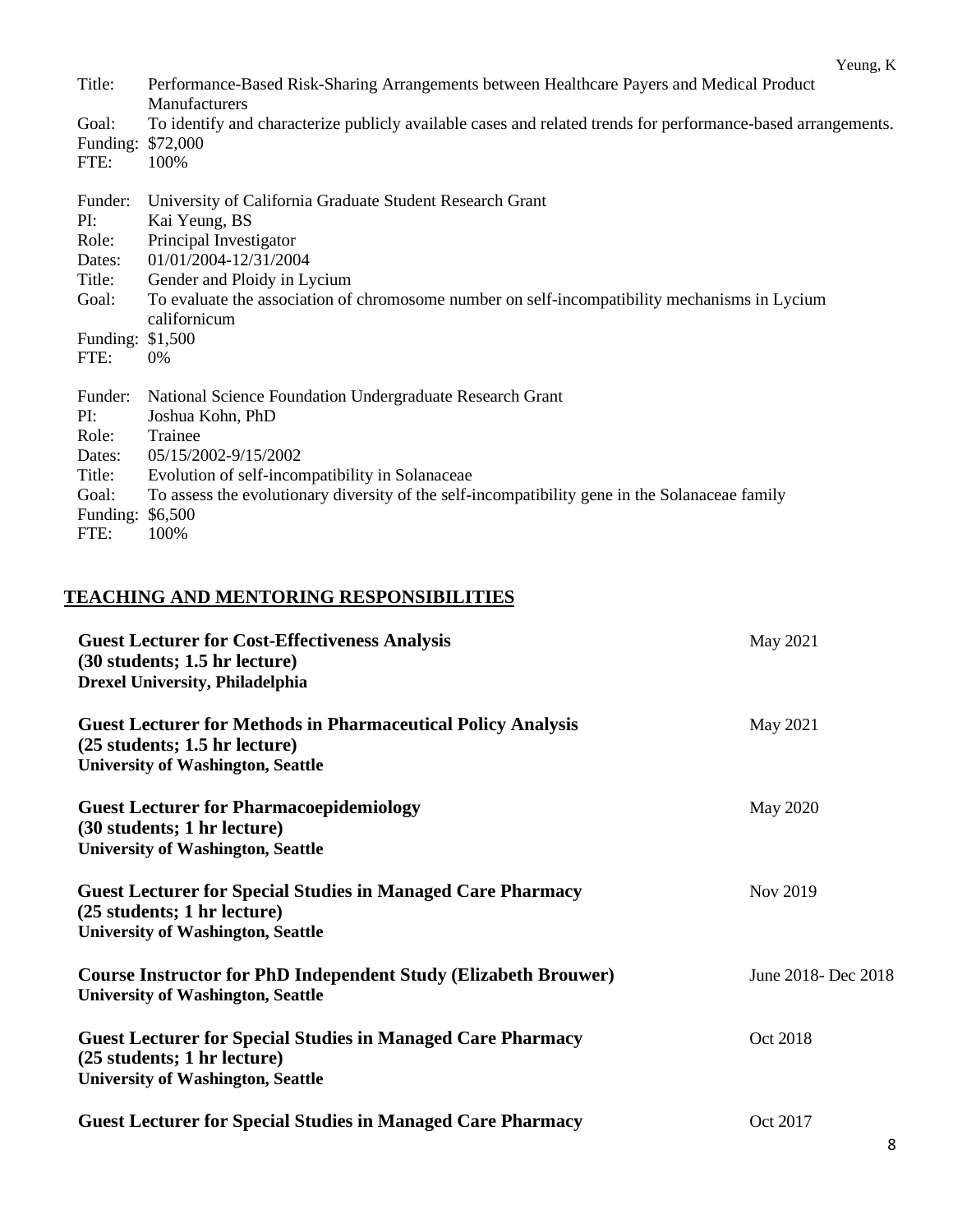**(25 students; 1 hr lecture) University of Washington, Seattle**

**Guest Lecturer for Clinical and Economic Evaluation in Managed Care Pharmacy** Jan 2015 **(30 students; 1 hr lecture) University of Washington, Seattle**

## **Mentor**

## **University of Washington** Sept 2013- Present

- Yilin Chen (PhD student) Seattle, WA
- Ernesto Ulloa (PhD student)
- Ryan Pistorisi (PharmD/MS student)
- Tania Kho (PharmD student)
- Ibrahim Khilfeh (PharmD student)

- Elizabeth Brouwer (PhD student)-dissertation committee member "Exploring the uptake of value-based formulary strategies and their application to specialty drugs". Successful PhD Defense: 2020-2021

## **Kaiser Permanente Washington Health Research Institute Nov 2017- 1018** Nov 2017- July 2018

- Katrina Zywiec (PharmD resident) Seattle, WA
- Kayne Mettert (PhD student and Research Support Specialist)

## **PUBLICATIONS**

## **Published Papers in Peer-Reviewed Journals**

- 1. Yilin Chen, Xu Ji, Xiao Hong, Yi Cai, Joseph M Unger, **Yeung K**. Impact of the Pilot Volume-Based Drug Purchasing Policy in China: Interrupted Time-Series Analysis with Controls. Front Pharmacol. Nov 29, 2021. Epub ahead of print.
- 2. **Yeung K**, Ulloa E. Incentivizing Prescription Drug Switching to Reduce Patient and Health Plan Spending: A Microsimulation Model. Value Health. Oct 01, 2021. Epub ahead of print.
- 3. **Yeung K**, Zhu W, McCurry SM, Von Korff M, Wellman R, Morin CM, Vitiello MV. Cost-Effectiveness of Telephone Cognitive Behavioral Therapy for Osteoarthritis-Related Insomnia. J Am Geriatr Soc. 2022 Jan;70(1):188-199.
- 4. Vitiello MV, Zhu W, **Yeung K**, McCurry SM. Short-term Improvements in Insomnia or Pain Predict Longterm Improvements in Sleep, Pain, Depression, and Fatigue in Older Adults with Co-Morbid Osteoarthritis Pain and Insomnia. Sleep. 2021 Sept. Epub ahead of print.
- 5. **Yeung K**, Dusetzina SB, Basu A. Association of Branded Prescription Drug Rebate Size and Patient Out-of-Pocket Costs in a Nationally Representative Sample, 2007-2018. JAMA Network Open. 2021 Jun 1;4(6):e2113393.
- 6. Brouwer E, **Yeung K**, Barthold D, Hansen R. Characterizing patient assistance program use and patient responsiveness to specialty drug price for multiple sclerosis in one mid-size integrated health system. J Manag Care Spec Pharm. 2021 Jun;27(6):732-742.
- 7. **Yeung K**, Dorsey CN, Mettert K. Effect of new Medicare enrollment on health, healthcare utilization, and cost: A scoping review. J Am Geriatr Soc. 2021 Aug;69(8):2335-2343.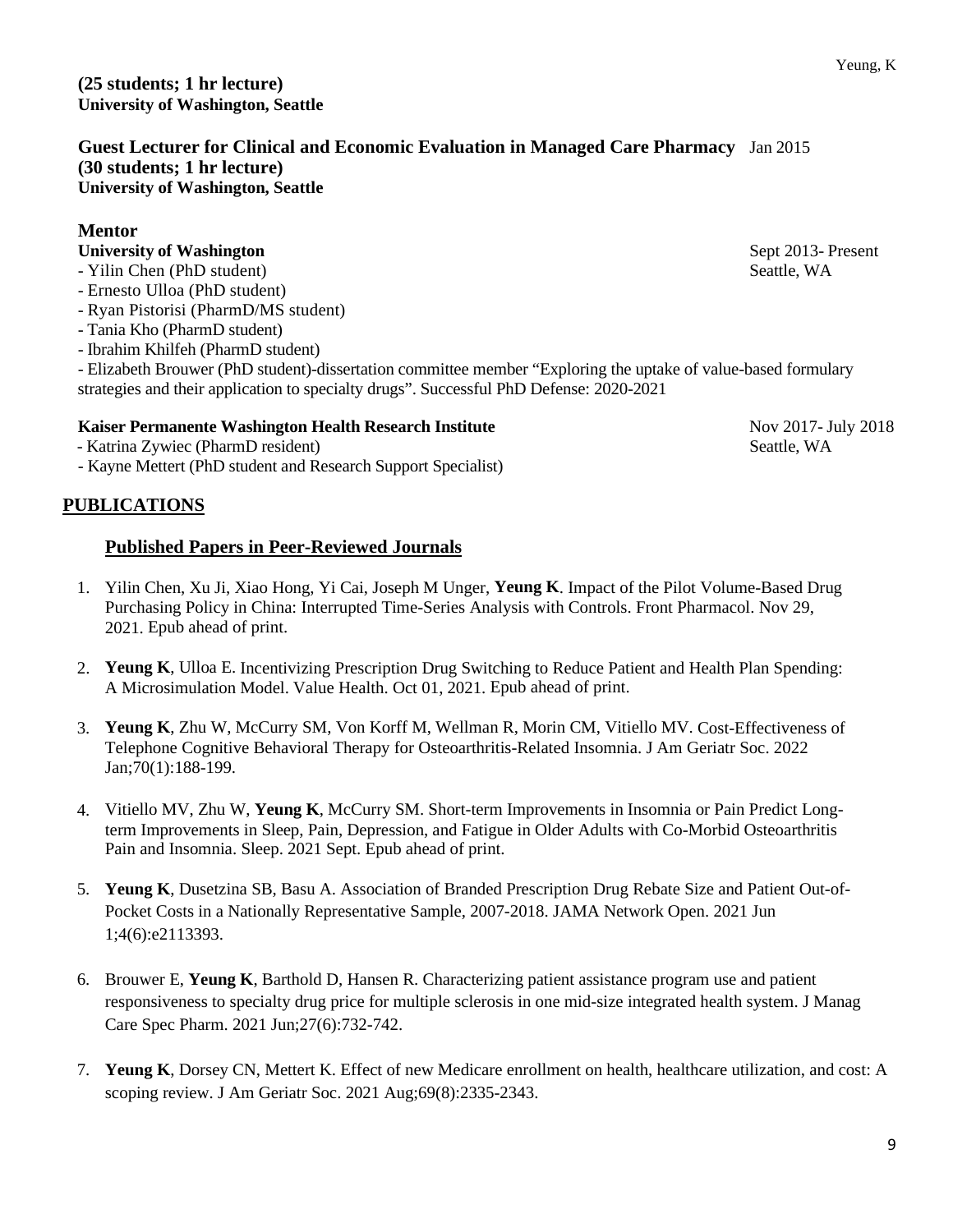- Yeung, K 8. **Yeung K**, Dusetzina SB. Prescription Drug Out-of-Pocket Cost Reduction Programs: Incentives and Implications. JAMA Intern Med. 2021 Jun 1;181(6):765-766. [Commentary]
- 9. Li M, **Yeung K**. Managing high-priced biologic agents: challenges and potential solutions. J Manag Care Spec Pharm. 2021 Mar;27(3):411-414. [Commentary]
- 10. McCurry SM, Zhu W, Von Korff M, Wellman R, Morin CM, Thakral M, **Yeung K**, Vitiello MV. Effect of Telephone Cognitive Behavioral Therapy for Insomnia in Older Adults with Osteoarthritis Pain: A Randomized Clinical Trial. JAMA Intern Med. 2021 Apr 1;181(4):530-538.
- 11. **Yeung K**, Richards J, Goemer E, Lozano P, Lapham G, Williams E, Glass J, Lee A, Achtmeyer C, Caldeiro R, Parrish R, Bradley K. Costs of Using Evidence-Based Implementation Strategies for Behavioral Health Integration in a Large Primary Care System. Health Serv Res. 2020 Dec;55(6):913-923.
- 12. **Yeung K**, Barthold D, Dusetzina S, Basu A. Patient and plan spending after state specialty drug out-of-pocket caps. N Engl J Med. 2020; 383:558-566.
- 13. Dieleman J, Cao J, Chapin A, Chen C, Li Z, Liu A, Horst C, Kaldjian A, Matyasz T, Scott K, Bui A, Campbell M, Duber HC, Dunn AC, Flaxman AD, Fitzmaurice C, Naghavi M, Sadat N, Shieh P, Squires E, **Yeung K**, Murray CJL. US Health Care Spending by Payer and Health Condition, 1996-2016. JAMA. 2020;323(9):863‐884.
- 14. Zhang J, Haynes K, Mendelsohn AB, Marshall J, Barr CE, McDermott C, Brown J, Kline A, Kenney J, King KJ, Holmes C, **Yeung K**, Barron J, Yun H, Lockhart CM. Capture of biologic and biosimilar dispensings in a consortium of U.S.-based claims databases: Utilization of national drug codes and Healthcare Common Procedure Coding System modifiers in medical claims. Pharmacoepidemiol Drug Saf. 2020 Jul;29(7):778-785.
- 15. McCurry SM, Von Korff M, Morin CM, Cunningham A, Pike KC, Thakral M, Wellman R, **Yeung K**, Zhu W, Vitiello MV. Telephone interventions for co-morbid insomnia and osteoarthritis pain: The OsteoArthritis and Therapy for Sleep (OATS) randomized trial design. Contemp Clin Trials. 2019 Oct 13;87:105851.
- 16. **Yeung K,** Morgan S. Should National Pharmacare Apply a Value-based Insurance Design? CMAJ. 2019 Jul 22;191(29): E811-E815.
- 17. Brouwer E, Basu A, **Yeung K**. Implicit Adoption of Cost-Effectiveness-driven Value-Based Formularies in Private Health Insurance 2010-2013. PharmacoEconomics. 2019 Oct;37(10):1287-1300.\*
- 18. **Yeung K**. Value-based Insurance Design: Current Evidence and Future Directions. J Manag Care Spec Pharm. 2019 Jul;25(7):738-741.
- 19. Banegas MP, Rivera DR, O'Keeffe-Rosetti M, Carroll NM, Pawloski PA, Tabano DC, Epstein MM, **Yeung K,** Hornbrook MC, Lu C, Ritzwoller DP. Long-term Patterns of Oral Anti-Cancer Agent Adoption, Duration and Switching in Patients with CML. J Natl Compr Canc Netw. 2019 Oct 1;17(10):1166-1172.
- 20. **Yeung K**, Suh K, Garrison LP Jr, Carlson JJ. Defining and Managing High-Priced Cures: Healthcare Payers' Opinions. Value Health. 2019 Jun;22(6):648-655.
- 21. Khilfeh I, Guyette E, Watkins J, Danielson D, Gross D, **Yeung K**. Adherence, Persistence, and Expenditures for High Cost Anti-Inflammatory Drugs in Rheumatoid Arthritis: An Exploratory Study. J Manag Care Spec Pharm. 2019 Apr;25(4):461-467.\*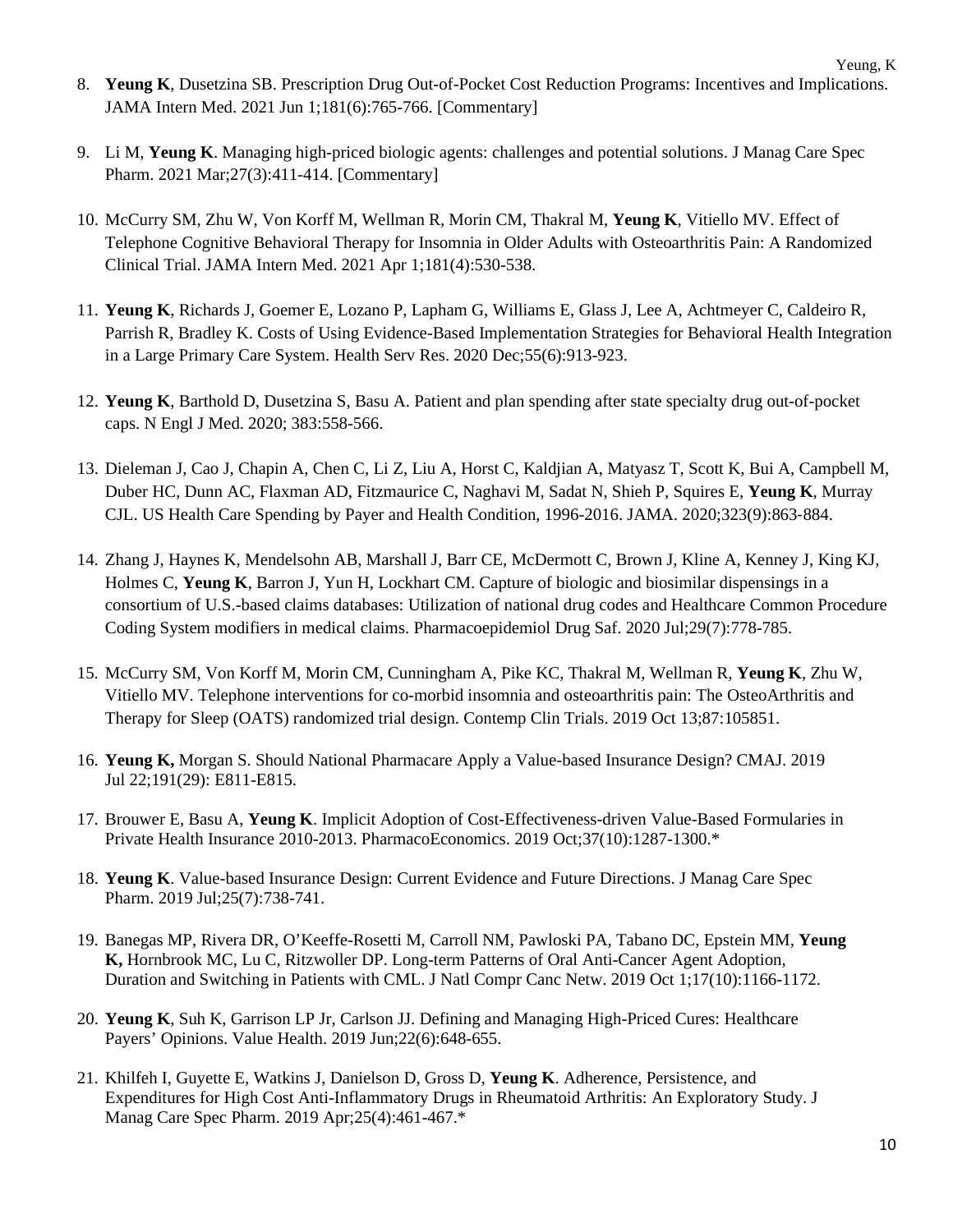- 22. **Yeung K**, Basu A, Hansen RN, Sullivan SD. Price elasticities of pharmaceuticals in a value-basedformulary setting. Health Econ. 2018 Nov;27(11):1788-1804. **(Best Paper-Vancouver Health Economics Methodology Annual Meeting)**
- 23. **Yeung K**, Meng L, Carlson JJ Performance-Based Risk Sharing Schemes to Address Indication-Specific Uncertainty in Indication-Based Pricing. J Manag Care Spec Pharm. 2017 Oct; 23(10):1010-1015. **(Best Paper of the Year)**
- 24. **Yeung K**, Suh K, Basu A, Garrison LP, Bansal A, Carlson JJ. Paying for Cures: How Can We Afford It? Managed Care Pharmacy Stakeholders' Perceptions of Policy Options to Address Affordability of Prescription Drugs. J Manag Care Spec Pharm. 2017 Oct;23(10):1084-1090.
- 25. **Yeung K**, Basu A, Marcum Z, Watkins JB, Sullivan SD. Impact of a Value-Based Formulary in Three Chronic Disease Cohorts. Am J Manag Care. 2017 March; 23(3 Suppl):S46-S53. **(Challenge Prize Winner)**
- 26. Jelačić S, Craddick K, **Yeung K**, Bounthavong M, Nair B, Kusolos D, Bowdle A. Relative Costs of Anesthesiologist Prepared, Hospital Pharmacy Prepared and Outsourced Anesthesia Drugs. J Clin Anesth. 2017 Feb;36:178-183.
- 27. **Yeung K,** Basu A, Hansen RN, Watkins JB, Sullivan SD. Impact of a value-based formulary on medication utilization, health services utilization, and expenditures. [Med Care.](http://www.ncbi.nlm.nih.gov/pubmed/27579915) 2017 Feb;55(2):191-198.
- 28. Sullivan SD, **Yeung K**, Vogeler C, Ramsey SD, Wong E, Murphy CO, Danielson D, Veenstra DL, Garrison LP, Burke W, Watkins JB. Design, implementation, and first-year outcomes of a value-based drug formulary. J Manag Care Spec Pharm. 2015 Apr;21(4):269-75. **(Honorable Mention Best Paper of the Year)**
- 29. Carlson JJ, Gries KS, **Yeung K**, Sullivan SD, Garrisonc LP Jr. Current status and trends in performancebased risk-sharing arrangements between healthcare payers and medical product manufacturers. Appl Health Econ Health Policy. 2014 Jun;12(3):231-8.
- 30. Gold LS, **Yeung K**, Smith N, Allen-Ramey FC, Nathan RA, Sullivan SD. Asthma control, cost and race: results from a national survey. J Asthma. 2013 Sep;50(7):783-90.
- 31. Vo AA, Petrozzino J, **Yeung K**, Sinha A, Kahwaji J, Peng A, Villicana R, Mackowiak J, Jordan SC. Efficacy, outcomes, and cost-effectiveness of desensitization using IVIG and rituximab. Transplantation. 2013 Mar 27;95(6):852-8.
- 32. Littlejohns P, **Yeung K**, Clark S, Weale A. A proposal for a new social values research program and policy network. J Health Organ Manag. 2012;26(3):407-21.
- 33. **Yeung K**, Carlson JJ. Clinical and economic review of erlotinib in non-small-cell lung cancer. Expert Rev Pharmacoecon Outcomes Res. 2012 Aug;12(4):411-23.
- 34. **Yeung K**. Using AHRQ's evidence-based reports to improve managed care pharmacy practice: oral antidiabetic agents. J Manag Care Pharm. 2011 Oct;17(8):641-9.
- 35. **Yeung K**, Miller JS, Savage AE, Husband BC, Igic B, Kohn JR. Association of Ploidy and Sexual System in Lycium californicum. Evolution. 2005; 59(9):2048-2055.

## **Accepted peer-reviewed papers in press**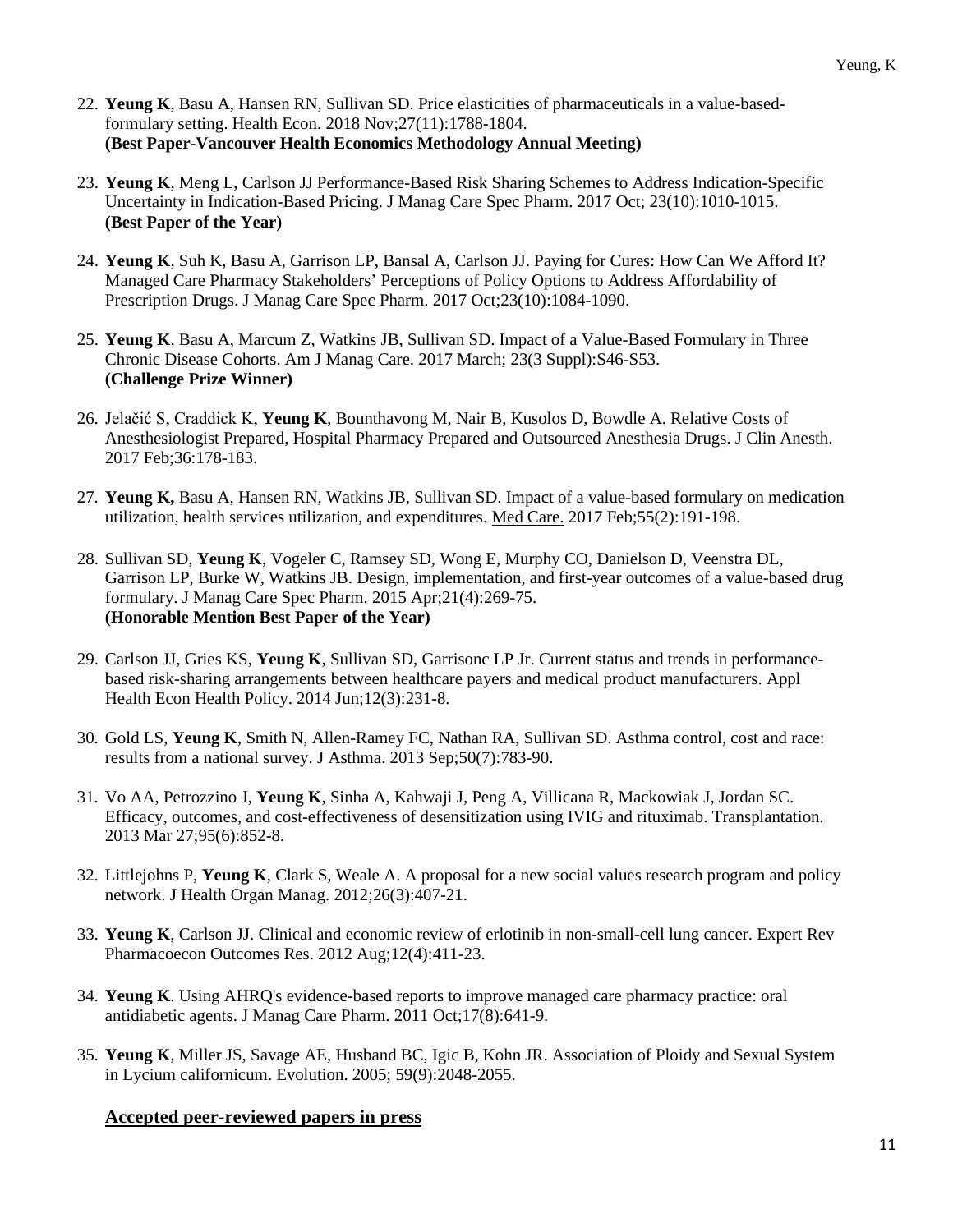|    | 1. Drummond M, Augustovski F, Yeung K. Challenges of Health Technology Assessment (HTA) in<br>Pluralistic Health Care Systems. Value Health [in press]                                                                                           |                  |
|----|--------------------------------------------------------------------------------------------------------------------------------------------------------------------------------------------------------------------------------------------------|------------------|
|    | Papers under review in peer-reviewed journals                                                                                                                                                                                                    |                  |
|    | 1. Chavez L, Richards J, Fishman P, Yeung K, Renz A, Quintana L, Massimino S, Penfold R. Cost of<br>implementing an evidence-based intervention to support safer use of antipsychotics in youth.                                                 |                  |
|    | <b>Published technical reports</b>                                                                                                                                                                                                               |                  |
| 1. | Yeung K, Basu A. Health Policy Options for Washington State: Value-Based Insurance Design.<br>Washington State Office of the Insurance Commissioner. June 2017                                                                                   |                  |
|    | <b>Published abstracts from professional conferences</b>                                                                                                                                                                                         |                  |
|    | <b>Yeung K</b><br>Value-based Reference Pricing to Address Spending on Specialty Drugs<br>Vancouver Health Economics Methodology (VanHEM), Annual Meeting                                                                                        | <b>July 2019</b> |
|    | <b>Yeung K, Tsiao E, Watkins J.</b><br>Re-Designing a Value-Based Formulary to Address Current Pharmaceutical Spending Trends:<br>Changes in Drug-Tier Classifications (Top 20% poster award)<br>Academy of Managed Care Pharmacy Annual Meeting | March 2019       |
|    | Yeung K, Goemer E, Kim V<br>State Policies to Address Specialty Drug Access<br>AcademyHealth, Annual Research Meeting                                                                                                                            | <b>June 2018</b> |
|    | Suh K, Basu A, Yeung K, Bansal A, Garrison LP, Carson JJ.<br>Health impact framework for cures and high impact medical technologies<br>International Society for Pharmacoeconomics and Outcomes Research Annual Meeting                          | May 2017         |
|    | Carlson JJ, Bansal A, Suh K, Yeung K, Garrison LP, Basu A.<br>Health impact framework for cures and high impact medical technologies<br>International Society for Pharmacoeconomics and Outcomes Research Annual Meeting                         | May 2017         |
|    | Yeung K, Kho T, Watkins JB.<br>Systematic review of economic evidence grading systems: a payers' perspective.<br>Academy of Managed Care Pharmacy Annual Meeting                                                                                 | April 2016       |
|    | Pistoresi RH, Yeung K, Danielson D, Watkins JB, Sullivan SD.<br>An Analysis of the Decisions for a Value-based Formulary against its ICER Threshold Guidelines<br>Academy of Managed Care Pharmacy Annual Meeting                                | April 2015       |
|    | Yeung K, Sullivan SD, Vogeler C, Ramsey SD, Wong E, Murphy CO, Danielson D<br>Veenstra DL, Garrison LP, Burke W, Watkins JB.<br>Improving the Value of Prescription Drug Insurance.<br>Translational Science 2014 Annual Meeting                 | April 2014       |
|    | <b>Yeung K, Gong C. Cost-utility analysis of enzalutamide vs. abiraterone for</b><br>the treatment of docetaxel refractory metastatic castrate resistant prostate cancer.                                                                        | May 2013         |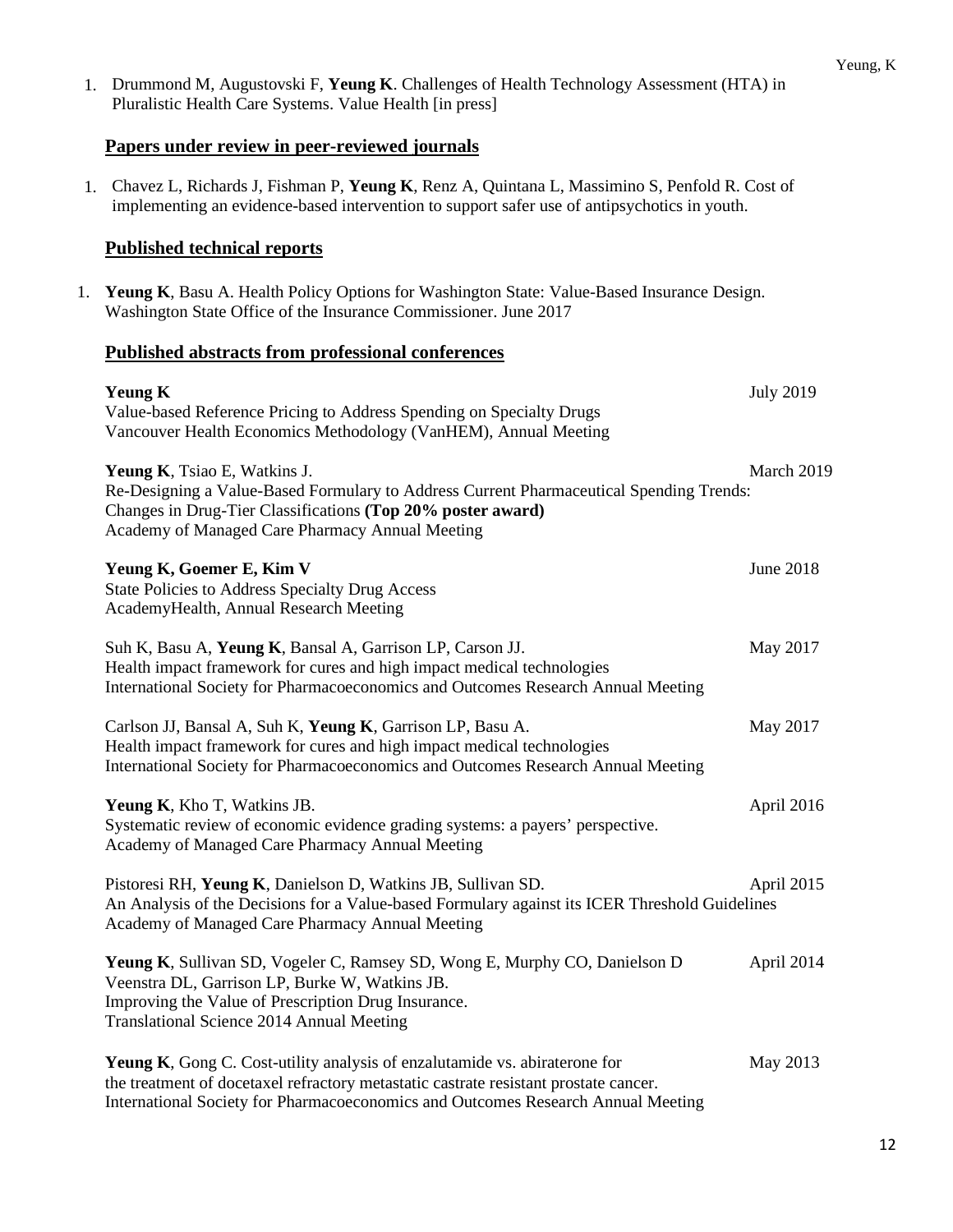| <b>Yeung K,</b> Hay J. Cost-utility analysis of romiplostim versus splenectomy in the treatment<br>of chronic refractory immune thrombocytopenic purpura. (Best student poster award)<br>Academy of Managed Care Pharmacy Annual Meeting          | April 2011      | Yeung, K |
|---------------------------------------------------------------------------------------------------------------------------------------------------------------------------------------------------------------------------------------------------|-----------------|----------|
| Yeung K, Robinson M, Kowalski J.<br>The Impact of Geographic Atrophy on Managed Care Organizations.<br>Academy of Managed Care Pharmacy Educational Conference                                                                                    | April 2009      |          |
| Yeung K.<br>NP/PA Clinics: Opportunity or Obstacle to the Future of Pharmacy?<br>California Society of Health System Pharmacy Annual Conference                                                                                                   | <b>May 2008</b> |          |
| <b>INVITED PRESENTATIONS</b>                                                                                                                                                                                                                      |                 |          |
| <b>Yeung K</b><br>A Framework for Thinking About Drug Affordability Policies<br>Oregon State Senate Committee on Healthcare                                                                                                                       | Jan 2022        |          |
| <b>Yeung K</b><br>Impact of the Value-based Formulary-Essentials on Spending and Healthcare Use<br>University of Washington CHOICE Institute Seminar                                                                                              | Dec 2021        |          |
| Yeung K, Dusetzina SB, Basu A.<br>Association of Branded Drug Rebates and out-of-Pocket Costs, 2007-2018<br>The American Society of Health Economists Annual Meeting                                                                              | June 2021       |          |
| <b>Yeung K</b><br>Association of Branded Prescription Drug Rebate Size and Patient Out-of-Pocket Costs<br>in a Nationally Representative Sample, 2007-2018<br>University of Washington CHOICE Institute Seminar                                   | Oct 2020        |          |
| Yeung K, Drummond M, Augustovski F, Tsiao, E. Health Technology Assessment in<br>Pluralistic Health Care Systems: Challenges and Preliminary Lessons Learned<br>International Society for Pharmacoeconomics and Outcomes Research, Annual Meeting | May 2020        |          |
| <b>Yeung K</b><br>Findings from a Patient Shared Savings Simulation<br>University of Washington CHOICE Institute Seminar                                                                                                                          | Dec 2019        |          |
| Yeung K. Specialty Drug Access Laws: Impacts on Patient and<br>Plan Financial Burden across the Distribution<br>American Society of Health Economists, Annual Meeting - Washington DC                                                             | June 2019       |          |
| <b>Yeung K</b><br>Patient and Plan Spending after State Specialty-Drug Out-of-Pocket Spending Caps<br>University of Washington PHENOM Seminar                                                                                                     | Dec 2018        |          |
| Yeung K. Impact of a Value-Based Formulary in Three Chronic Disease Cohorts<br>American Journal of Managed Care Cost-Sharing Roundtable-Washington DC<br>(PAN Challenge Prize Winner)                                                             | Feb 2017        |          |
| Yeung K. Implications of a Value-Based-Formulary for Healthcare Policy Makers                                                                                                                                                                     | June 2016       |          |